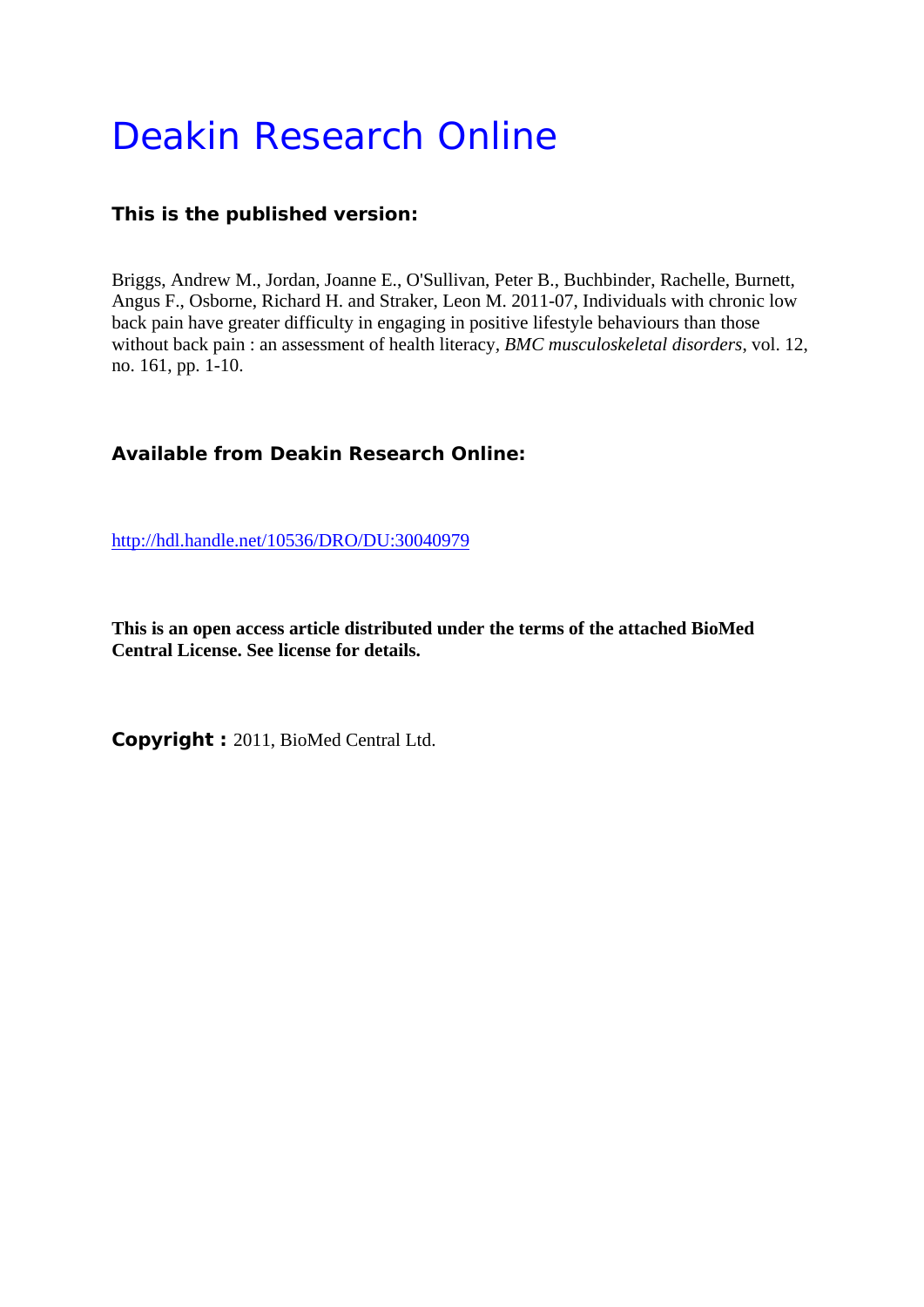# **RESEARCH ARTICLE Example 2018 12:00 Department of the Contract Open Access**



# Individuals with chronic low back pain have greater difficulty in engaging in positive lifestyle behaviours than those without back pain: An assessment of health literacy

Andrew M Briggs<sup>1\*</sup>, Joanne E Jordan<sup>1</sup>, Peter B O'Sullivan<sup>1</sup>, Rachelle Buchbinder<sup>2</sup>, Angus F Burnett<sup>3,4</sup>, Richard H Osborne<sup>5</sup> and Leon M Straker<sup>1</sup>

# Abstract

Background: Despite the large volume of research dedicated to understanding chronic low back pain (CLBP), patient outcomes remain modest while healthcare costs continue to rise, creating a major public health burden. Health literacy - the ability to seek, understand and utilise health information - has been identified as an important factor in the course of other chronic conditions and may be important in the aetiology of CLBP. Many of the currently available health literacy measurement tools are limited since they measure narrow aspects of health literacy. The Health Literacy Measurement Scale (HeLMS) was developed recently to measure broader elements of health literacy. The aim of this study was to measure broad elements of health literacy among individuals with CLBP and without LBP using the HeLMS.

Methods: Thirty-six community-dwelling adults with CLBP and 44 with no history of LBP responded to the HeLMS. Individuals were recruited as part of a larger community-based spinal health study in Western Australia. Scores for the eight domains of the HeLMS as well as individual item responses were compared between the groups.

Results: HeLMS scores were similar between individuals with and without CLBP for seven of the eight health literacy domains (p > 0.05). However, compared to individuals with no history of LBP, those with CLBP had a significantly lower score in the domain 'Patient attitudes towards their health' (mean difference [95% CI]: 0.46 [0.11- 0.82]) and significantly lower scores for each of the individual items within this domain ( $p < 0.05$ ). Moderate effect sizes ranged from  $d = 0.47 - 0.65$ .

**Conclusions:** Although no differences were identified in HeLMS scores between the groups for seven of the health literacy domains, adults with CLBP reported greater difficulty in engaging in general positive health behaviours. This aspect of health literacy suggests that self-management support initiatives may benefit individuals with CLBP.

Keywords: health literacy, low back pain, health information, HeLMS, self-management

# Background

Low back pain (LBP) represents a major public health issue globally [\[1\]](#page-8-0). Despite the vast majority of individuals experiencing LBP at some point in their lives, only a modest proportion experience chronic LBP (CLBP) with ongoing disability [[2](#page-8-0),[3\]](#page-8-0). Nonetheless, this subgroup consumes the majority of health resources related to spinal pain [\[4](#page-8-0),[5\]](#page-8-0), highlighting an urgency to identify modifiable risk factors for chronicity and disability related to LBP, and to optimise the delivery of treatment approaches and health information for consumers and health providers [[5\]](#page-8-0). Although a large volume of research has been undertaken to test the efficacy of treatment approaches for CLBP, only modest treatment effects have been observed and health expenditure continues to soar [[6](#page-8-0)[,7](#page-9-0)]. This trend may suggest that potentially important



© 2011 Briggs et al; licensee BioMed Central Ltd. This is an Open Access article distributed under the terms of the Creative Commons Attribution License [\(http://creativecommons.org/licenses/by/2.0](http://creativecommons.org/licenses/by/2.0)), which permits unrestricted use, distribution, and reproduction in any medium, provided the original work is properly cited.

<sup>\*</sup> Correspondence: [A.Briggs@curtin.edu.au](mailto:A.Briggs@curtin.edu.au)

<sup>&</sup>lt;sup>1</sup>School of Physiotherapy and Curtin Health Innovation Research Institute, Curtin University, Australia

Full list of author information is available at the end of the article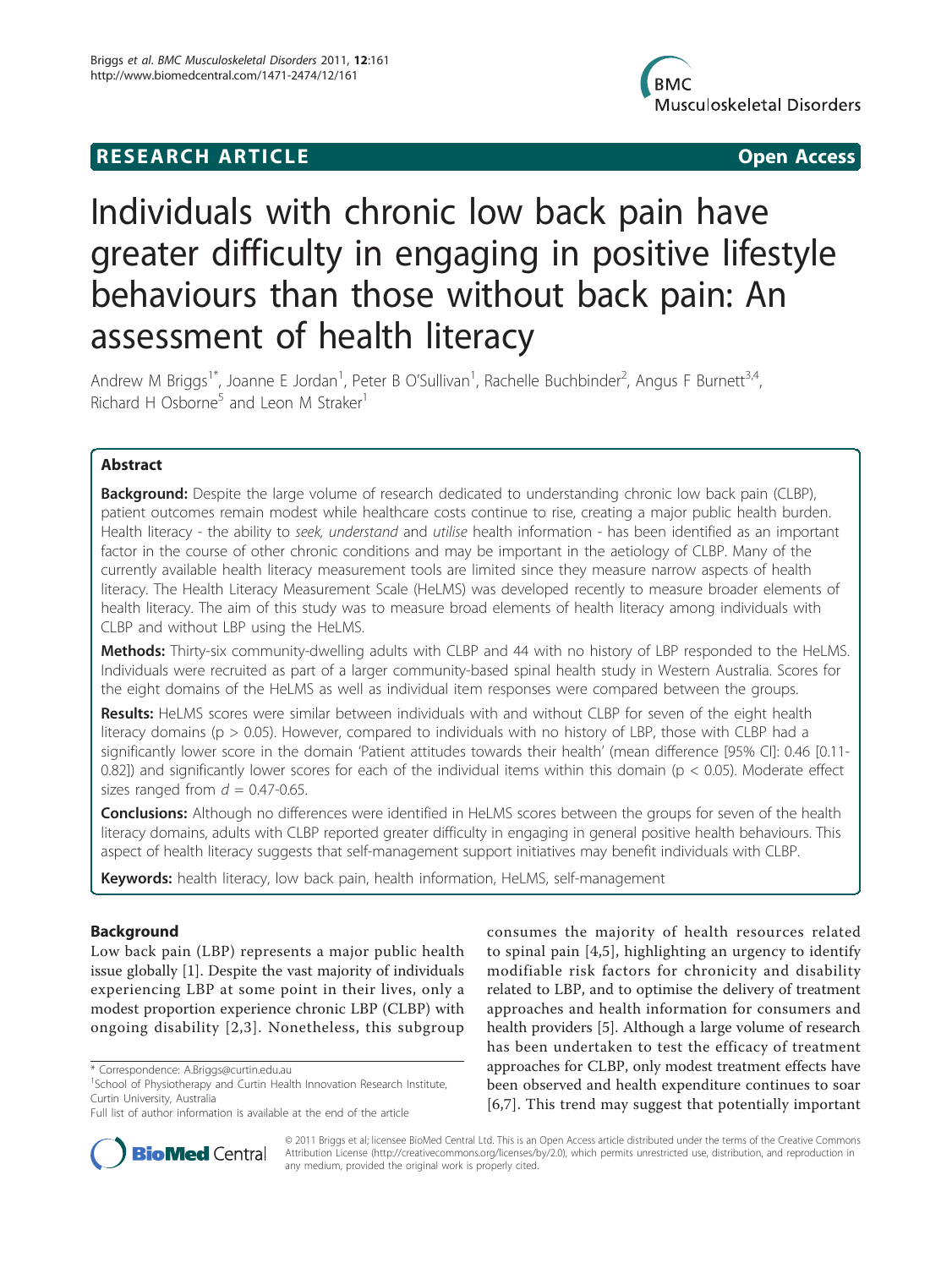mediating factors are being overlooked. Health literacy may be one such factor.

Clinical guidelines for the management of CLBP stress the importance of adopting a biopsychosocial approach to management, where self-management through optimisation of pain and lifestyle behaviours are important for recovery [[8,9\]](#page-9-0). Such an approach demands an active role from patients in management. However, adequate engagement from patients throughout this cycle of care assumes that an individual has sufficient health literacy  $[10,11]$  $[10,11]$  - that is, the capacity to seek, understand and utli-lise health information [[12\]](#page-9-0). Suboptimal health literacy in patients with other chronic health conditions such as asthma [[13](#page-9-0),[14](#page-9-0)], diabetes [[15\]](#page-9-0) and rheumatoid arthritis [[16](#page-9-0)-[18\]](#page-9-0) is associated with poorer condition knowledge [[15](#page-9-0),[19](#page-9-0)] and limited self-management skills [[13](#page-9-0),[20\]](#page-9-0). Health literacy, therefore, has important implications for health programmes and health service delivery models, particularly in the context of management of chronic health conditions.

In a recent community cohort study we observed that individuals with CLBP and those with no history of CLBP had functional health literacy scores which were similar and categorised as 'adequate' [[21\]](#page-9-0), when measured with the short-form Test of Functional Health Literacy in Adults (s-TOFHLA) - an instrument which measures only numeracy and reading comprehension within a healthcare context [\[22](#page-9-0)]. However, in a qualitative arm of that study involving participants with CLBP we identified that these individuals encountered several barriers in seeking, understanding and utilising LBP information [[21\]](#page-9-0). For example, participants reported difficulty in finding reliable information about LBP management options within their local communities, understanding medical terminology, and implementing advice from health professionals when it was discordant with their beliefs or precluded by socioeconomic circumstances. Importantly, these barriers to optimal health literacy were not reflected in the s-TOFHLA scores, highlighting that the instrument was unable to capture these broader and clinically relevant elements of health literacy [[21](#page-9-0)]. This limitation is also reflected in other health literacy measurement tools [[23\]](#page-9-0). Whether individuals with no history of CLBP also experience barriers in seeking, understanding and utilising general health information is uncertain.

Recently, the Health Literacy Measurement Scale (HeLMS) was developed to measure elements of health literacy beyond numeracy and reading comprehension and thereby overcome many of the perceived limitations of existing instruments [[24\]](#page-9-0). The HeLMS instrument offers the advantage of being able to collect information about the broader elements of health literacy (see Table [1\)](#page-3-0), which has only been undertaken in the past using time consuming qualitative methods [[21,25,26](#page-9-0)]. In our earlier study, we examined some of these domains, specifically seeking, understanding and utilising health information [[21\]](#page-9-0). The aim of the study described in this paper was to undertake a secondary investigation with the community cohort study we mentioned previously to further examine broad elements of health literacy among individuals with CLBP and those without a history of LBP using the HeLMS. We hypothesised that HeLMS scores would reflect poorer health literacy in individuals with CLBP, relative to individuals with no LBP, in areas that were comparable to those identified from our qualitative study and potentially identify additional aspects of poorer health literacy that were not identified in our qualitative study.

## Methods

## **Design**

Participants in this study represent a subset of the Joondalup Spinal Health Study (JSHS) cohort. The JSHS has been described in detail elsewhere [[21\]](#page-9-0). Briefly, the JSHS was established as a community-based cohort study in Perth, Western Australia, from November 2008 to examine familial associations in LBP. Potential participants were initially contacted through random dialling of residential phone numbers within a 10 km radius of the study centre using the Perth electronic telephone directory. Families were recruited on the basis of at least one adult and one child in the same family reporting significant LBP (pain families), and families where no member reported LBP in the last year (control families). The total sample size of the JSHS was  $N = 231$  (adults = 151, children = 80). In this sub-study, adults of the original JSHS who previously reported either CLBP, that is pain persisting for 3 months or more  $(N = 56)$ , or no history of LBP within the last 12 months (termed here as 'controls') ( $N = 61$ ) were contacted again in August 2009 (4-9 months later) and invited to participate in a secondary study to further examine health literacy using the HeLMS. Of the 117 adults in the original JSHS cohort, 80 (68.4%) accepted the invitation to complete the HeLMS. Approval to conduct this secondary study was granted by the Curtin University Human Research Ethics Committee.

### Data collected

Data collected from questionnaires in the original JSHS are also reported in this paper for the purposes of describing the cohort which responded to the HeLMS and comparing them to the non-responders. Descriptions and psychometric properties of the tools used to collect data in the original JSHS have been described in detail previously [[21\]](#page-9-0). In summary, data included:

- Demographics: age, gender.
- Clinical characteristics of LBP: The Nordic Musculoskeletal Pain Questionnaire [[27\]](#page-9-0) was used to define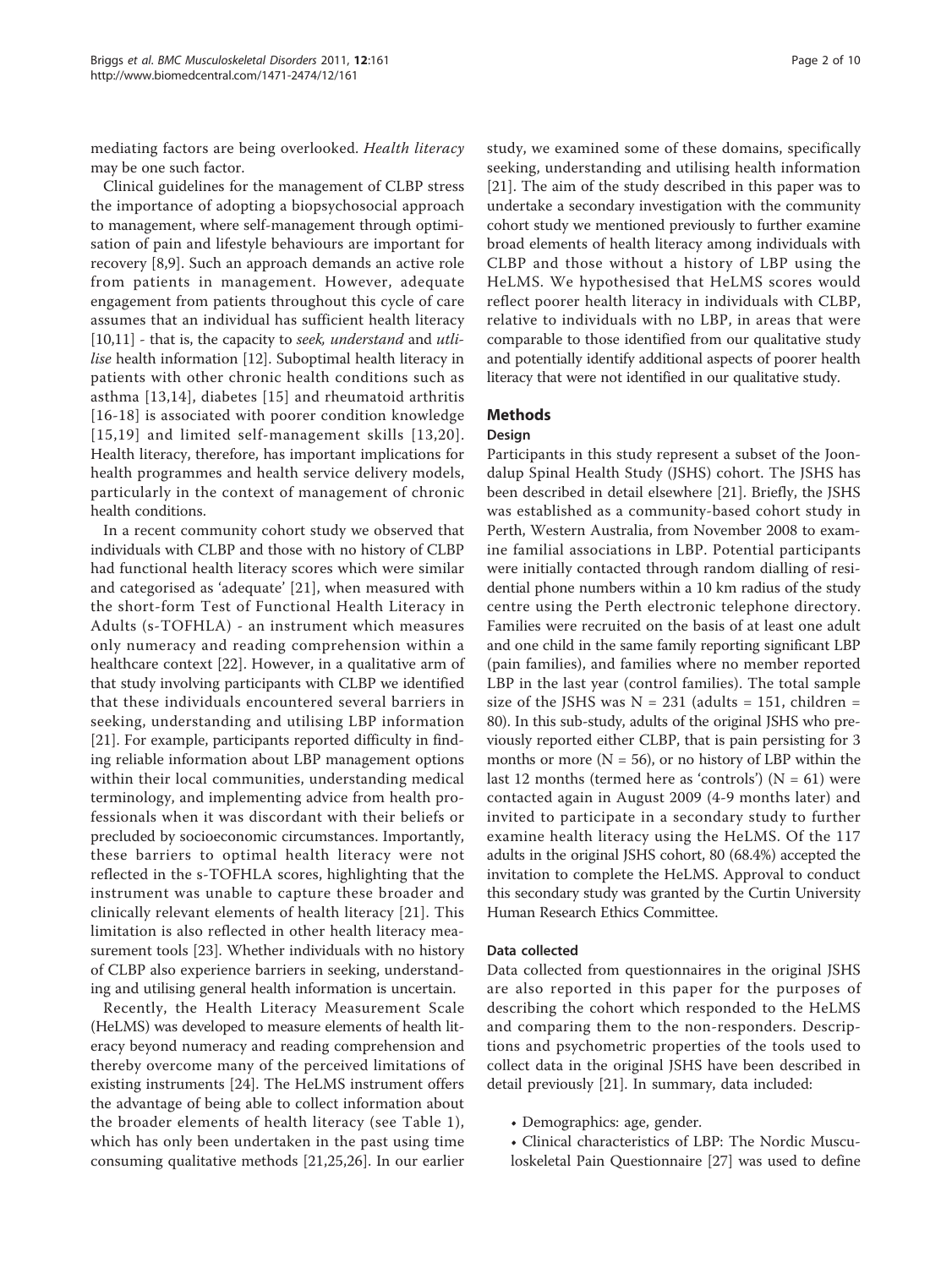<span id="page-3-0"></span>Table 1 Description of the domains of the HeLMS

|                | Domain Domain title                                        | Domain description                                                                                                                                                                    |
|----------------|------------------------------------------------------------|---------------------------------------------------------------------------------------------------------------------------------------------------------------------------------------|
| 1              | Patient attitudes towards their<br>health                  | This domain assesses an individual's ability to attend to their health needs as well as a willingness<br>to change their lifestyle or adapt their behaviour to maintain their health. |
| $\overline{2}$ | Understanding health information                           | This domain focuses on an individual's ability to access and understand different formats of health<br>information.                                                                   |
| 3              | Social support                                             | This domain assesses an individual's ability to seek social support so that they can manage their<br>health. Social support refers to family, friends and broader community networks. |
| $\overline{4}$ | Socioeconomic factors: accessing<br>healthcare services    | This domain covers broader socioeconomic circumstances of an individual (financial resources) to<br>be able to access health information and services.                                |
| 5              | Accessing General Practitioner (GP)<br>healthcare services | This domain is concerned with an individual's ability to access GP healthcare services and knowing<br>where to seek health information.                                               |
| 6              | Communication with health<br>professionals                 | This domain assesses an individual's ability to communicate with health professionals to get the<br>information they want about their health.                                         |
| 7              | Being proactive                                            | This domain focuses on an individual's ability to be proactive in seeking and understanding<br>information about their health.                                                        |
| 8              | Using health information                                   | This domain refers to an individual's ability to understand and use information to make informed<br>health decision and maintain their health.                                        |

the boundaries of LBP using a body chart and prevalence estimates of LBP to determine group eligibility. • Pain severity and impact: LBP intensity in the past week was quantified with a numeric pain rating scale (NRS) (0-10 where  $0 = no$  pain and  $10 =$  extreme pain) [[28](#page-9-0)]. The impact of LBP was measured by asking the participants to indicate the number of LBP episodes in the last year (1-3, 4-10, >10 episodes), number of work days missed (0, 1-2, 3-7, 15-30, 181- 365 days), their need to seek health professional advice (yes/no) and use medication (yes/no), and any interference with normal daily activities (yes/no) and recreational activities (yes/no).

• Disability related to LBP was measured using the Oswestry Disability Index (ODI) [[29\]](#page-9-0) and expressed as a percentage, where higher scores represent greater disability.

• Fear Avoidance was measured using the Fear Avoidance Beliefs Questionnaire (FABQ) [[30](#page-9-0)]. Subscales for work (scored 0-42) and physical activity (scored 0-24) were derived, with higher scores indicating greater fear avoidance attitudes.

• Beliefs about back pain were measured using the Back Pain Beliefs Questionnaire (BBQ) (scored 9-45) [[31](#page-9-0)]. Lower scores represent more negative beliefs about back pain.

• Pain catastrophizing was measured using the catastrophizing subscale of the Coping Skills Questionnaire (CSQ) (scored 0-24) [[32](#page-9-0)]. Higher scores represent greater catastrophizing behaviours related to pain.

• Functional health Literacy was measured using the (s-TOFHLA) [[22\]](#page-9-0). This tool measures two domains reading comprehension and numeracy, based on respondents interpreting excerpts of text commonly encountered in hospital settings which were adapted to the Australian setting [[33\]](#page-9-0). Higher scores (range 0-100) represent higher health literacy, with scores of ≥67 indicating adequate health literacy.

Participants with CLBP responded to all questionnaires while those with no history of LBP responded only to questions relating to demographics, the BBQ, CSQ and s-TOFHLA.

In this secondary study all participants were invited to respond to the HeLMS and report their highest level of education using a 7-point nominal scale, considering the reported association between health literacy and education level [[34](#page-9-0),[35\]](#page-9-0). The HeLMS is based upon a health literacy conceptual framework from the patient perspective. This framework was developed through broad consultation with individuals with different healthcare experiences and consists of components that patients regard as important in seeking, understanding and utilising health information [\[26](#page-9-0)]. The HeLMS was developed using both exploratory and confirmatory factor analysis and was tested with a wide range of patients with construction ( $N = 333$ ) and confirmatory ( $N = 350$ ) samples drawn from both healthcare (primary and acute) and general community settings. The final measurement model, consisting of eight specific and independent constructs (domains), demonstrated good measurement properties (root means square error of approximation = 0.07 and standardised root mean squared residual = 0.05) [\[24\]](#page-9-0). Test-retest reliability and internal consistency across the domains has been established previously (ICC range: 0.73-0.96 and Cronbach's  $\alpha$  range: 0.82-0.89) [[24\]](#page-9-0). The domains include: patient attitudes towards health, understanding health information, social support, socioeconomic considerations, accessing general practitioner (GP) healthcare services, communicating with health professionals, being proactive, and using health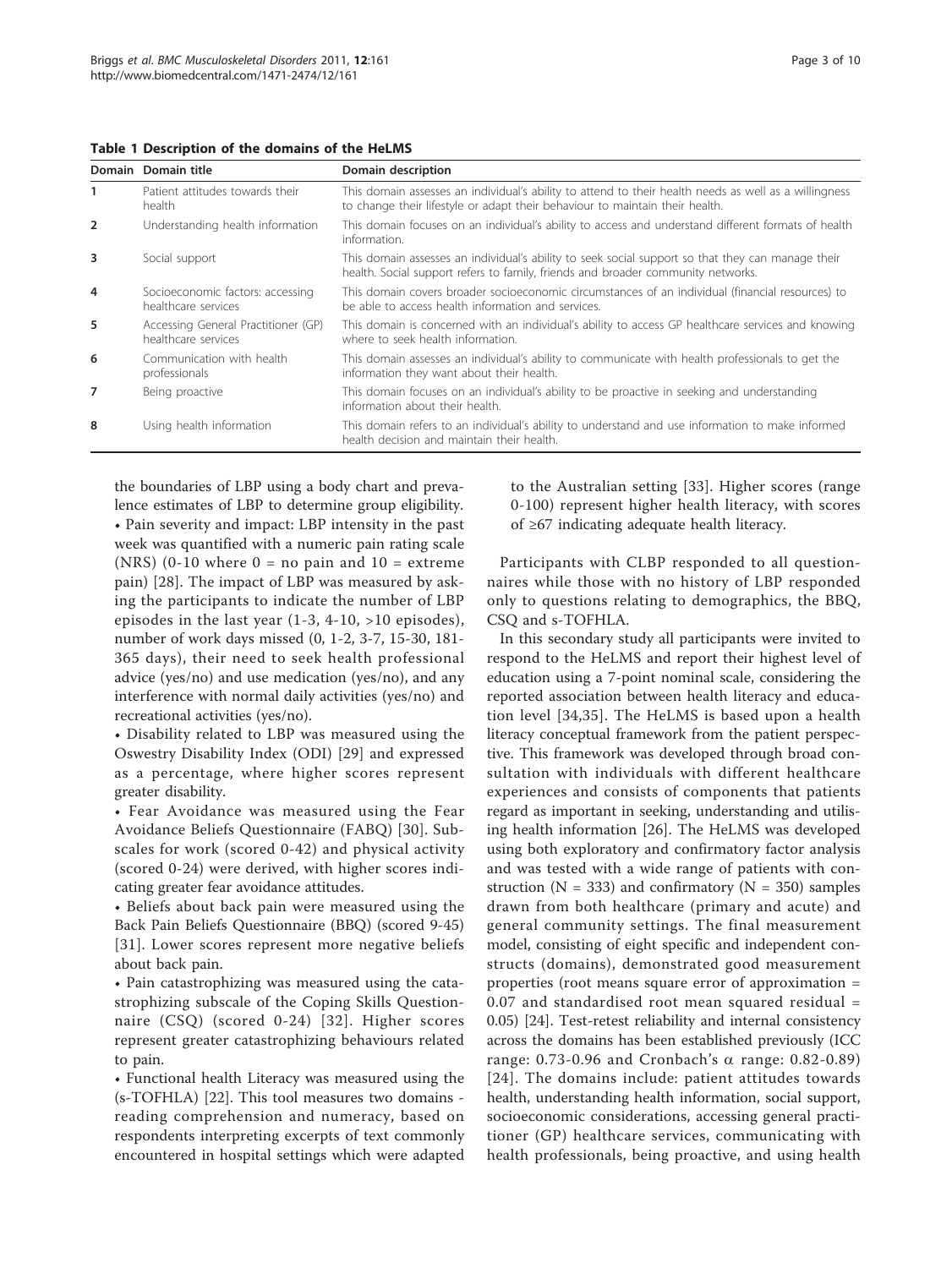information. Table [1](#page-3-0) summarises the content of the domains.

The HeLMS consists of 29 items, each rated on a 5 point Likert scale. Questions relate to an individual's ability to seek, understand or utilise health information scored from 1 (unable to do) to 5 (able to do without any difficulty). To calculate scores in each domain, item scores (range: 1-5) were averaged.

## Data Analysis

Questionnaire data collected in the original JSHS were also compared between the groups in order to describe the cohort who participated in the secondary HeLMS study and to assess any responder bias. HeLMS domain scores were compared between individuals with CLBP and those with no history of LBP. Since each HeLMS domain represents an independent construct, eight comparisons were undertaken. Where a significant difference was identified for a given domain, the individual item responses were also compared between the groups. Responses for each item were also dichotomised as 'no difficulty' (ie a score of 5 on the Likert scale) or 'any difficulty' (ie a score of 1-4 on the Likert scale). Continuous data were analysed with independent t-tests and categorical data with chi square tests. For continuous data both parametric (t-tests) and non-parametric tests (Mann-Whitney tests) were performed given that some data were skewed. The conclusions were the same for both types of tests, therefore only the results of parametric tests are presented. Effect sizes between the groups for the HeLMS responses were expressed using Cohen's d. Results were considered statistically significant where  $p \leq 0.05$ . All data were analysed using SPSS Statistics 17.0 (SPSS Inc., Chicago, IL).

## Results

There were no differences in the distributions of age, gender and level of education between responders ( $n =$ 36 with CLBP and  $n = 44$  controls) and non-responders  $(n = 20 \text{ with CLBP and } n = 17 \text{ for controls})$  to the secondary survey in each group. Further, no differences were observed in clinical characteristics between responders and non-responders, other than the BBQ score for control participants where the non-responding controls had a significantly higher (more positive beliefs) BBQ score than responding controls (mean difference [95% CI]: -4.16 [-7.03 - -1.29],  $p = 0.006$ ) (Table [2](#page-5-0)).

Participants with CLBP had a significantly lower score in the HeLMS domain 1: 'Patient attitudes towards their health' compared to those with no history of LBP (mean difference [95% CI]: 0.46 [0.11-0.82],  $p = 0.01$ ), and a moderate effect size was observed  $(d=0.65)$ . No other differences were observed between groups for the seven other HeLMS domains. Compared to individuals with no history of LBP, significantly lower scores were identified for participants with CLBP for all individual items within domain 1 ('Patient attitudes towards their health') ( $p <$ 0.05) (Table [3](#page-6-0)) and moderate effect sizes were observed across the items ( $d = 0.47$ -0.57). The proportion of people who experienced any level of difficulty was significantly higher in the CLBP group compared to the no LBP group for all items in domain 1: item 6 (72.2% vs. 47.7%,  $p = 0.03$ ), item 14 (47.2% vs. 25.0%,  $p = 0.04$ ), item 25 (47.2% vs. 22.7%, p = 0.02), and item 27 (58.3% vs.  $36.4\%$ , p = 0.05).

### **Discussion**

To our knowledge this is the first study to utilise a quantitative tool to measure the broader elements of health literacy among community-dwelling individuals with CLBP and those with no history of LBP, and capture information which has predominantly been reported in qualitative investigations previously [\[21,25,26,36](#page-9-0)-[38\]](#page-9-0). No differences were observed between the groups on seven of the eight domains of the instrument. Nonetheless, individuals with CLBP clearly experienced more difficulty in managing their health; that is seeking and using health information, within their current lifestyle (domain 1). These findings suggest that either overall personal management of health is the main health literacy area in which individuals with CLBP experience difficulty - a clinically important factor or that the instrument was unable to detect other clinically important differences in health literacy between the groups.

Individuals are increasingly expected to take responsibility for their healthcare, particularly in the self-management of chronic conditions [[10,39\]](#page-9-0), including pain syndromes [\[40](#page-9-0)] and CLBP. Government policies and programmes are being developed and implemented to facilitate this process, particularly through models of care and models of health service delivery [\[41\]](#page-9-0), including frameworks for LBP [[42](#page-9-0),[43](#page-9-0)]. Although the reorientation of health services to support self-management is welcome, and based on evidence for the efficacy of self-management programmes for chronic conditions [\[44,45\]](#page-9-0), our data highlight a situation where those health consumers who have a chronic condition, in this case CLBP, report greater difficulty in engaging in positive health behaviours compared to those individuals without LBP. This observation underlines the importance of self-management support and enablers for health behaviour change directed towards individuals with CLBP. It is also consistent with direct reports from patients with CLBP [[36](#page-9-0)] and other musculoskeletal conditions [\[46](#page-9-0)], and mirrors the importance of selfmanagement support for other chronic conditions [\[10,39](#page-9-0)].

Based on our data, individuals with CLBP had no greater difficulty in understanding health information (domain 2), engaging social support (domain 3), accessing healthcare (domain 4), accessing GP services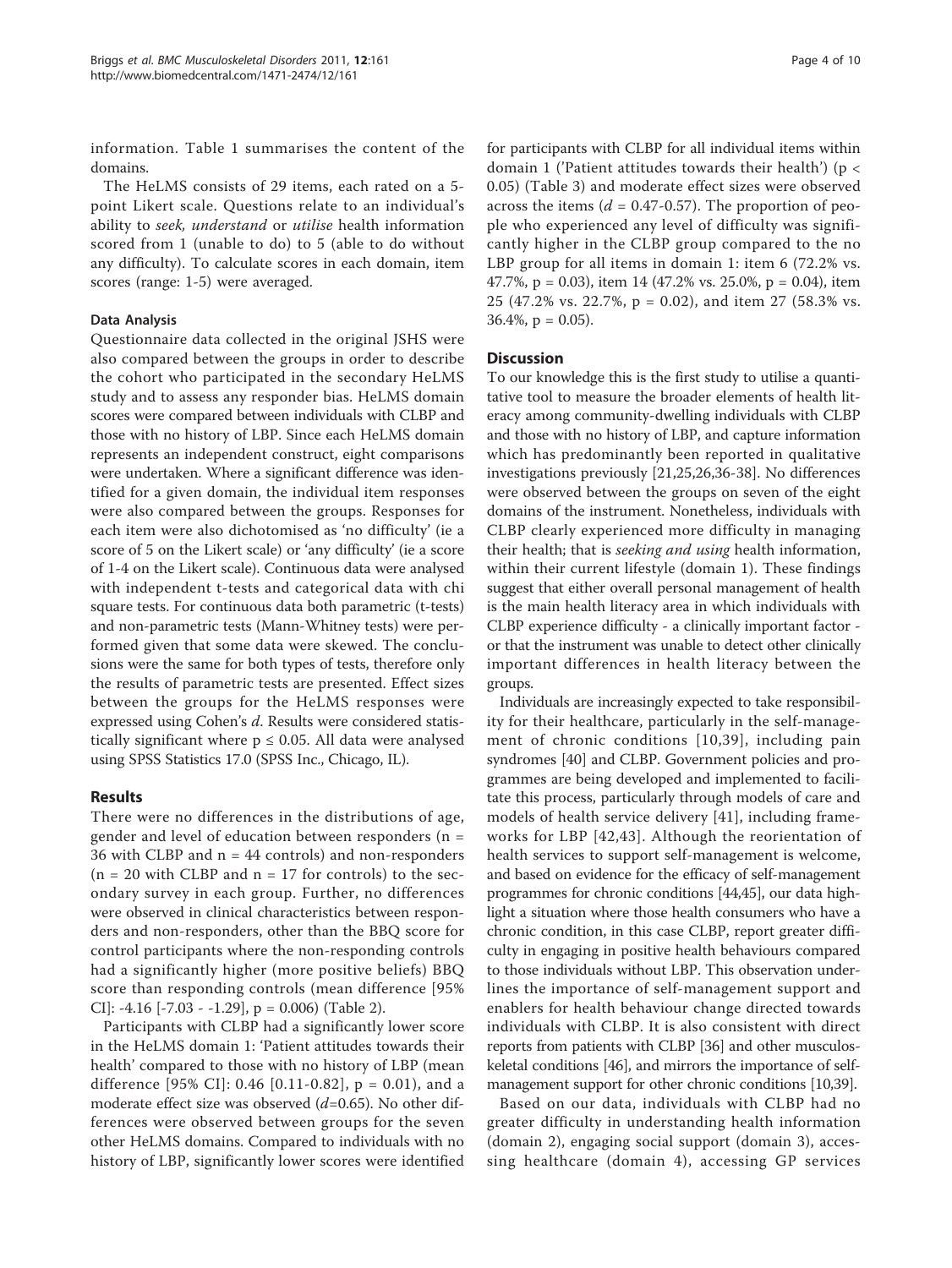| <b>Descriptor</b>                                                   | No LBP      |                | <b>CLBP</b> |               |
|---------------------------------------------------------------------|-------------|----------------|-------------|---------------|
|                                                                     | Responder   | Non-responder  | Responder   | Non-responder |
| N (% within pain groups)                                            | 44 (72.1)   | 17(27.9)       | 36 (64.3)   | 20 (35.7)     |
| Age (years), mean (SD)                                              | 37.8 (15.2) | 40.5 (7.9)     | 42.2 (12.3) | 37.0 (16.6)   |
| Female, N (%)                                                       | 25 (56.8)   | 12 (70.6)      | 24 (66.7)   | 10(50.0)      |
| Highest level of education, N (%)                                   |             |                |             |               |
| Never attended school                                               | 0(0)        |                | 0(0)        |               |
| Some primary school                                                 | 0(0)        |                | 0(0)        |               |
| Completed primary school                                            | 0(0)        |                | 0(0)        |               |
| Some secondary school                                               | 0(0)        |                | 2(5.6)      |               |
| Completed secondary school                                          | 8 (18.2)    |                | 7(19.4)     |               |
| Trade certificate or diploma                                        | 17 (38.6)   |                | 16 (44.4)   |               |
| University degree                                                   | 19 (43.2)   |                | 11(30.6)    |               |
| Age of onset of LBP (years), mean (SD)                              |             |                | 26.9 (11.8) | 21.4 (11.4)   |
| Intensity of pain in last week, median (IQR) for NRS 0-10)          |             |                | 4(3)        | 4(4)          |
| Episodes of LBP in the last year, N (%)                             |             |                |             |               |
| 1-3 episodes                                                        |             |                | 2(5.6)      | 0(0)          |
| 4-10 episodes                                                       |             |                | 10(27.8)    | 7(35.0)       |
| $>10$ episodes                                                      |             |                | 24 (66.7)   | 13 (65.0)     |
| Number of work days missed due to LBP, N (%)                        |             |                |             |               |
| $0$ days                                                            |             |                | 25 (69.4)   | 12 (63.2)     |
| $1-2$ days                                                          |             |                | 2(5.6)      | 4(21.1)       |
| $3-7$ days                                                          |             |                | 7(19.4)     | 3(15.8)       |
| 15-30 days                                                          |             |                | 1(2.8)      | 0(0)          |
| 181-365 days                                                        |             |                | 1(2.8)      | 0(0)          |
| no response                                                         |             |                | 0(0)        | 1(0)          |
| Impact of LBP, N (%) responding 'yes'                               |             |                |             |               |
| Seeking health professional advice                                  |             |                | 16 (44.4)   | 10(50.0)      |
| Using medication for pain                                           |             |                | 18 (50.0)   | 5(25.0)       |
| LBP interfering with normal activities                              |             |                | 22 (62.9)   | 11(55.0)      |
| LBP interfering with recreational activities                        |             |                | 23 (63.9)   | 9(45.0)       |
| ODI score (%), mean (SD)                                            |             |                | 18.3 (10.2) | 15.3(8.8)     |
| FABQ-physical activity score [0-24], mean (SD)                      |             |                | 15.1(4.9)   | 13.7(5.6)     |
| FABQ-work score [0-42], mean (SD)                                   |             |                | 10.6(9.6)   | 9.9(7.8)      |
| BBQ score [9-45], mean (SD)                                         | 26.3(5.9)   | 30.4 $(4.4)^*$ | 26.9 (5.6)  | 28.3 (6.6)    |
| CSQ catastrophizing score [0-24], mean (SD)                         | 5.1(4.6)    | 4.4(4.9)       | 6.1(5.4)    | 6.3(4.2)      |
| S-TOFHLA numeracy score [0-28], mean (SD) <sup>^</sup>              | 27.8(1.1)   | 27.6 (1.8)     | 27.0 (3.0)  | 27.7 (1.6)    |
| S-TOFHLA reading comprehension score [0-72], mean (SD) <sup>^</sup> | 70.4 (1.9)  | 70.3(2.3)      | 70.8 (1.8)  | 71.0 (1.2)    |
| S-TOFHLA total score [0-72], mean (SD) <sup>^</sup>                 | 98.4 (1.9)  | 97.8 (2.6)     | 97.6 (4.1)  | 98.7 (2.2)    |

<span id="page-5-0"></span>

| Table 2 Demographic and clinical characteristics of participants according to pain group (no LBP and CLBP) and |  |  |  |
|----------------------------------------------------------------------------------------------------------------|--|--|--|
| according to participation in the secondary study (responder and non-responder)                                |  |  |  |

NRS = numeric rating scale

 $*$  significant difference between responder and non-responder (p < 0.01)

^ The s-TOFHLA score is usually reported as a categorical outcome (inadequate (0-53), marginal (54-66), adequate (67-100). Here we report the data as continuous for finer level comparison.

(domain 5), communicating with health professionals (domain 6), being proactive (domain 7) or using health information (domain 8) than those individuals without LBP. Although our previous qualitative study highlighted that individuals with CLBP had difficulty in understanding anatomic and biomedical terms [[21\]](#page-9-0), in the current study they reported no greater difficulty than controls in understanding general health information. The absence

of a group difference in this domain is likely due to the HeLMS items relating to general health information, whereas responses collected in the qualitative study related to specific biomedical terms used by health practitioners. Consistent with findings in the current study, participants in our earlier qualitative study also revealed no particular difficulty in engaging social support, communicating with health professionals or being proactive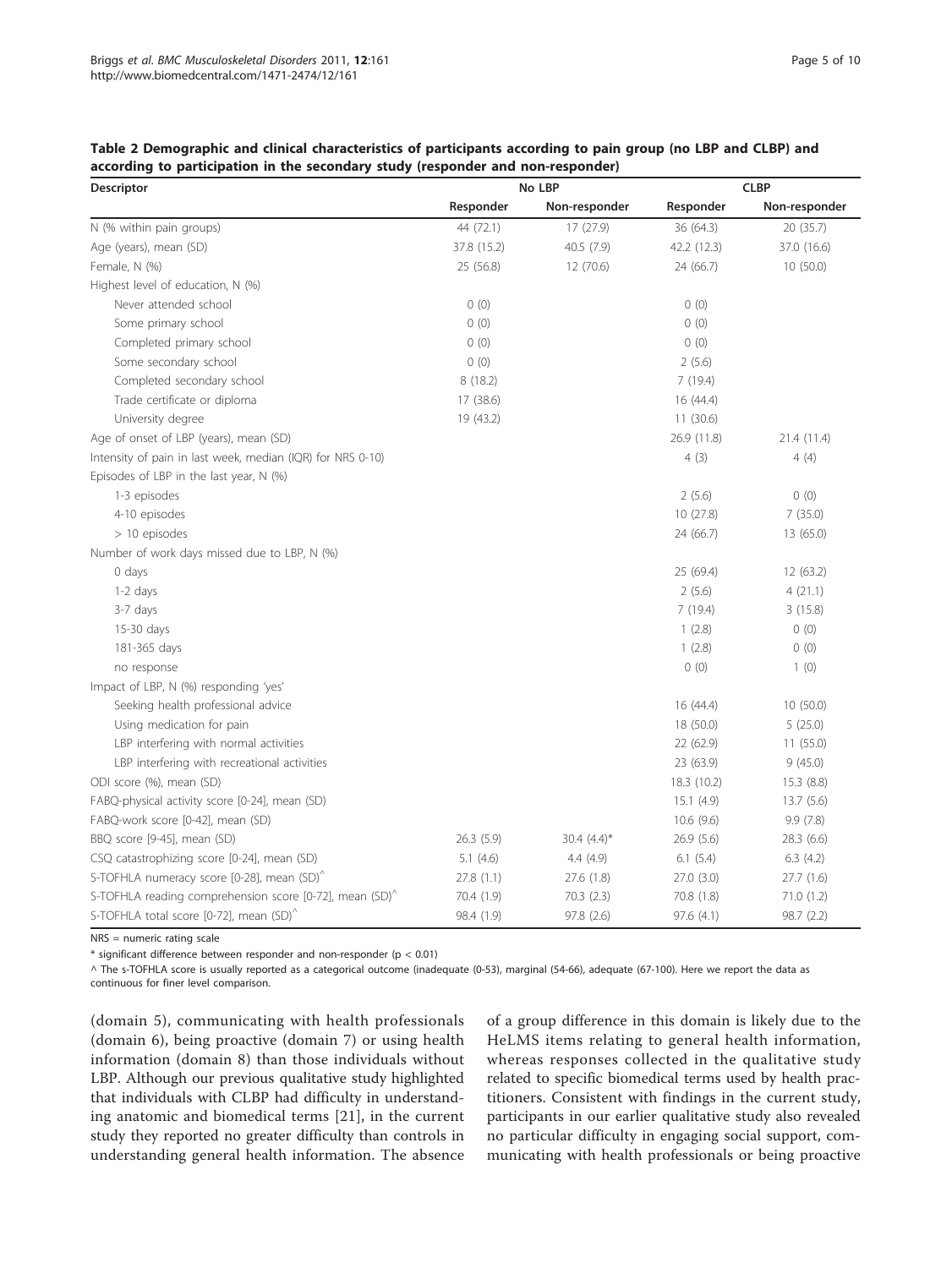| groups        |                                                     |                                |                                            |                             |                        |
|---------------|-----------------------------------------------------|--------------------------------|--------------------------------------------|-----------------------------|------------------------|
| Domain        | Descriptor                                          | No LBP<br>Mean (SD), [min-max] | <b>Chronic LBP</b><br>Mean (SD), [min-max] | Mean difference<br>(95% CI) | Cohen's<br>(95% CI)    |
|               | Patient attitudes towards their health              | 4.52 (0.71), [2.50-5.00]       | 4.01 (0.89), [2.00-5.00]                   | $0.46$ (0.11 - 0.82)*       | $0.65$ $(0.44 - 0.94)$ |
|               | Understanding health information                    | 4.86 (0.36), [3.25-5.00]       | 4.80 (0.43), [2.75-5.00]                   | $0.06$ ( $-0.12 - 0.24$ )   | $0.15$ (0.05 - 0.30)   |
| 3             | Social support                                      | 4.72 (0.50), [2.75-5.00]       | 4.54 (0.75), [1.50-5.00]                   | $0.17$ (-0.11 - 0.46)       | $0.29$ (0.14 - 0.54)   |
| 4             | Socioeconomic considerations                        | 4.70 (0.56), [2.33-5.00]       | 4.60 (0.54), [3.00-5.00]                   | $0.10$ ( $-0.15 - 0.34$ )   | $0.18$ (0.02 - 0.36)   |
| 5             | Accessing general practitioner healthcare services  | 4.90 (0.25), [3.75-5.00]       | 4.90 (0.34), [3.50-5.00]                   | $0.02$ ( $-0.12 - 0.15$ )   | $0.00$ (-0.07 - 0.11)  |
| 6             | Communicating with health professionals             | 4.68 (0.52), [3.00-5.00]       | 4.53 (0.59), [3.00-5.00]                   | $0.15$ (-0.09 - 0.40)       | $0.27$ $(0.12 - 0.47)$ |
|               | Being proactive                                     | 4.64 (0.54), [3.00-5.00]       | 4.50 (0.66), [2.67-5.00]                   | $0.15$ (-0.11 - 0.42)       | $0.24$ (0.08 - 0.45)   |
| 8             | Using health information                            | 4.84 (0.34), [3.75-5.00]       | 4.71 (0.49), [2.75-5.00]                   | $0.13$ ( $-0.06 - 0.31$ )   | $0.32$ $(0.22 - 0.48)$ |
| Item [domain] | Question: "Are you able to"                         |                                |                                            |                             |                        |
| 6 [1]         | Make time for things that are good for your health? | 4.32 (0.88), [2.00-5.00]       | 3.81 (0.95), [2.00-5.00]                   | $0.51$ (0.10 - 0.92)*       | $0.57(0.31 - 0.88)$    |
| 14[1]         | Pay attention to your health needs?                 | 4.64 (0.72), [2.00-5.00]       | 4.22 (0.99), [2.00-5.00]                   | $0.41$ (0.03 - 0.80)*       | $0.50$ $(0.29 - 0.82)$ |
| 25[1]         | Find the energy to manage your health?              | 4.68 (0.67), [2.00-5.00]       | 4.19 (1.06), [1.00-5.00]                   | $0.49$ (0.10 - 0.88)*       | $0.57$ $(0.37 - 0.92)$ |
| 27[1]         | Change your lifestyle to improve your health?       | 4.43 (0.87), [2.00-5.00]       | 4.00 (0.99), [2.00-5.00]                   | $0.43$ (0.02 - 0.85)*       | $0.47$ $(0.21 - 0.79)$ |

<span id="page-6-0"></span>Table 3 Mean score, standard deviation (SD) and range for each domain and item of the HeLMS for the control (No LBP) and chronic low back pain (LBP)

The mean difference between the groups and associated effect size (Cohen'<sup>s</sup> d) with 95% confidence intervals (CI) are included. The possible score range for each domain and item is 1-5. \* significant difference between No LBP and Chronic LBP groups.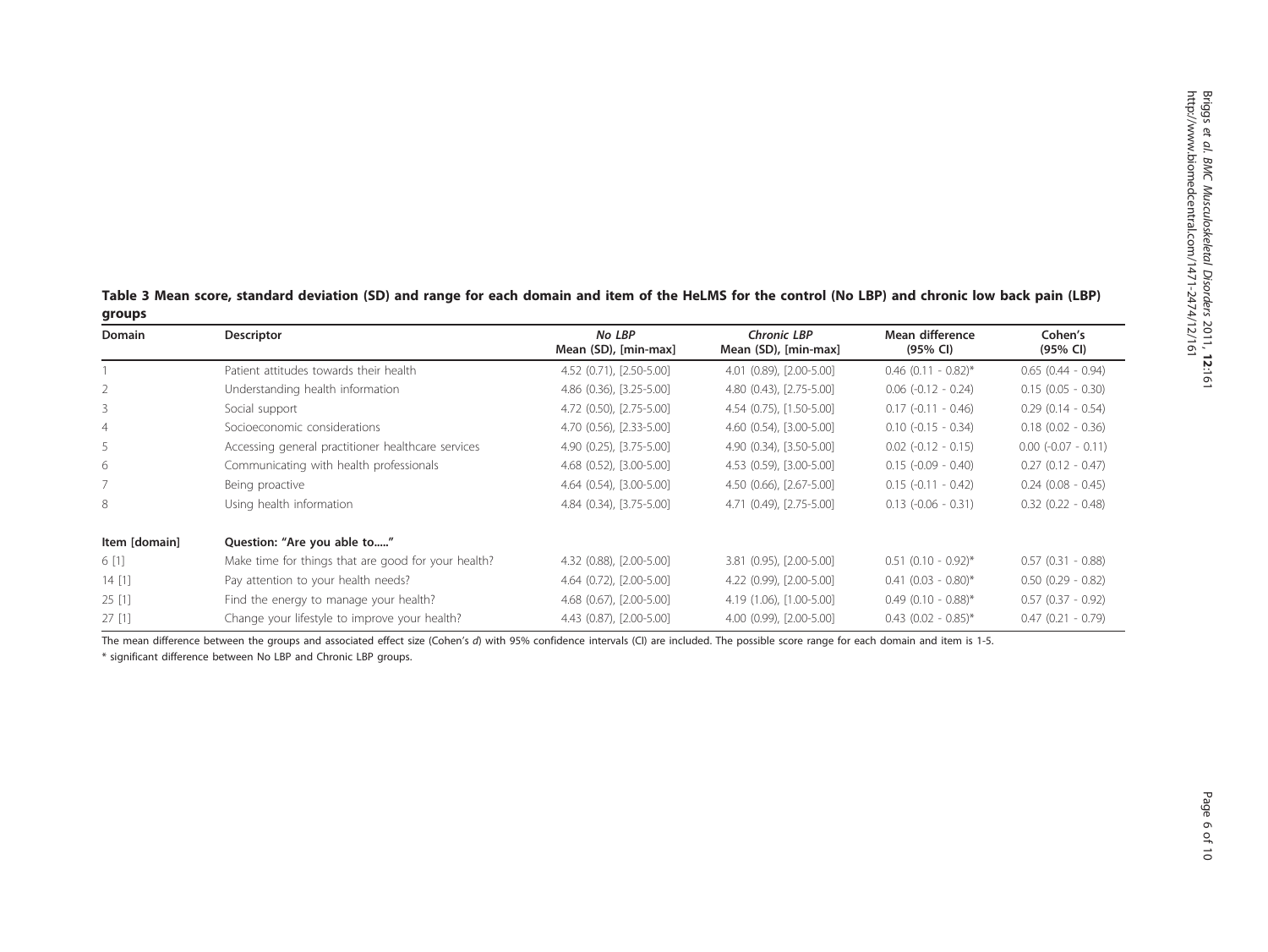[[21](#page-9-0)]. However, we did identify in the qualitative study that treatment costs were a barrier to utilising health information fully for individuals with CLBP [\[21\]](#page-9-0). Data from the current study demonstrate no difference in the ability to access health services between people with and without LBP, suggesting the capacity to access healthcare is comparable between the groups studied. Consistent with a lower score for domain 1, the score for each item within this domain was significantly lower among individuals with CLBP. The increased difficulties in making time for personal healthcare, paying attention to health needs, finding energy to manage health and optimising lifestyle habits are analogous to qualitative findings we reported previously among individuals with CLBP in the context of utilising health information [\[21](#page-9-0)], and other reports [[36](#page-9-0),[38](#page-9-0)]. These also reflect barriers encountered by patients with other pain-related conditions such as rheumatoid arthritis [[47\]](#page-9-0), osteoarthritis [[48\]](#page-9-0) and spinal cord injury [[49](#page-9-0)]. In our earlier qualitative study we found that a combination of personal and societal factors hindered utilisation of health information. Specifically, lifestyle commitments such as family responsibilities were cited as reasons for not engaging in positive health behaviours, such as exercise programmes. Participants also reported in the qualitative study that they could not incorporate behaviour changes into their current lifestyle due to lack of time and being unable to prioritise their health over other commitments [\[21](#page-9-0)].

The lower ability to engage in positive health behaviours by using health information among individuals with CLBP may represent an important factor in the aetiology or persistence of CLBP. For example, studies suggest that poor adherence to home exercise programmes, a key component of self-management for CLBP, mediates treatment efficacy for LBP [[50](#page-9-0),[51\]](#page-9-0) and contributes to sub-optimal recovery [[36\]](#page-9-0). Suboptimal health behaviours may also relate to ineffective coping strategies for CLBP. A recent study identified that individuals with chronic pain who frequently used self-perceived ineffective coping strategies experienced more depression and pain-related anxiety compared to those who used effective coping strategies [[52\]](#page-9-0). The authors suggested that a perceived lack of effective coping precludes individuals from engaging in more positive health behaviours, thereby perpetuating a cycle of chronic pain, ineffective coping and emotional distress. We cannot comment with certainty whether the difficulties experienced by participants with CLBP are causative for their pain experience or reflect sequelae of the increased personal burden associated with the experience of CLBP.

It is well established that patient beliefs and attitudes drive behaviour [[21,53](#page-9-0),[54\]](#page-10-0). Therefore, efforts should be directed towards optimising LBP-related beliefs among individuals with CLBP in order to increase the likelihood

of effective self-management behaviours. A range of factors influence self-management and health behaviour change including individual patient attributes, health professionals' beliefs and practice behaviours and health system functionality. Pain behaviours persist over time among individuals with CLBP, independent of pain severity and psychological factors, highlighting the difficulty in behaviour change and the need for a multifactorial approach [[55\]](#page-10-0). Health behaviour change may only be observed once an individual decides on a readiness for change, identifies the importance of change and has the confidence to make change, although these phases may be facilitated with particular consultation skills [\[56,57](#page-10-0)]. Motivation and support from clinicians has been cited by patients with CLBP as critical to perseverance with selfmanagement for CLBP [[36\]](#page-9-0) and other conditions [[46](#page-9-0)]. Beliefs and attitudes held by clinicians are also critically important in a health behaviour change process [[58](#page-10-0)]. The reluctance of the clinical community to adopt a patientcentred approach to CLBP management within a biopsychosocial model of care [[59-63\]](#page-10-0), consistent with best practice clinical guidelines, represents a key barrier to effective self-management and positive health behaviour change. At a system level, integration between health services, particularly in primary care, is also a critical element of health system reform needed to better support self-management in a flexible and patient-centred manner [[39](#page-9-0)[,64-66\]](#page-10-0).

The health literacy characteristics highlighted in this study represent important barriers to adoption of positive health behaviours among individuals with CLBP. Clinicians should be cognizant of these health literacy components when expecting patients to engage in an extensive self-management programme for CLBP, particularly when programmes demand a large time or financial investment. For example, specific questions could be posed within a consultation to elucidate any barriers to seeking, understanding and utilising health information. In the context of pain syndromes, the Pain Stages of Change Questionnaire may be an appropriate tool to assess the extent to which individuals accept responsibility to engage in self management of their pain [[67](#page-10-0)]. There is also evidence to suggest that self-management education for individuals with CLBP must be specific and individualised, rather than generic [[68\]](#page-10-0), since self-management and coping behaviours differ between subgroups of patients with chronic pain [\[52\]](#page-9-0). Successful implementation of health information into an individual's activities of daily living is likely to be contingent on personal attitudes towards their health in addition to family support, financial security and social support [[10](#page-9-0),[11,38](#page-9-0)[,69\]](#page-10-0). Care providers should therefore consider exploring these issues when expecting patients to undertake lifestyle changes as part of an overall management approach. The HeLMS may be an appropriate instrument to use in this context.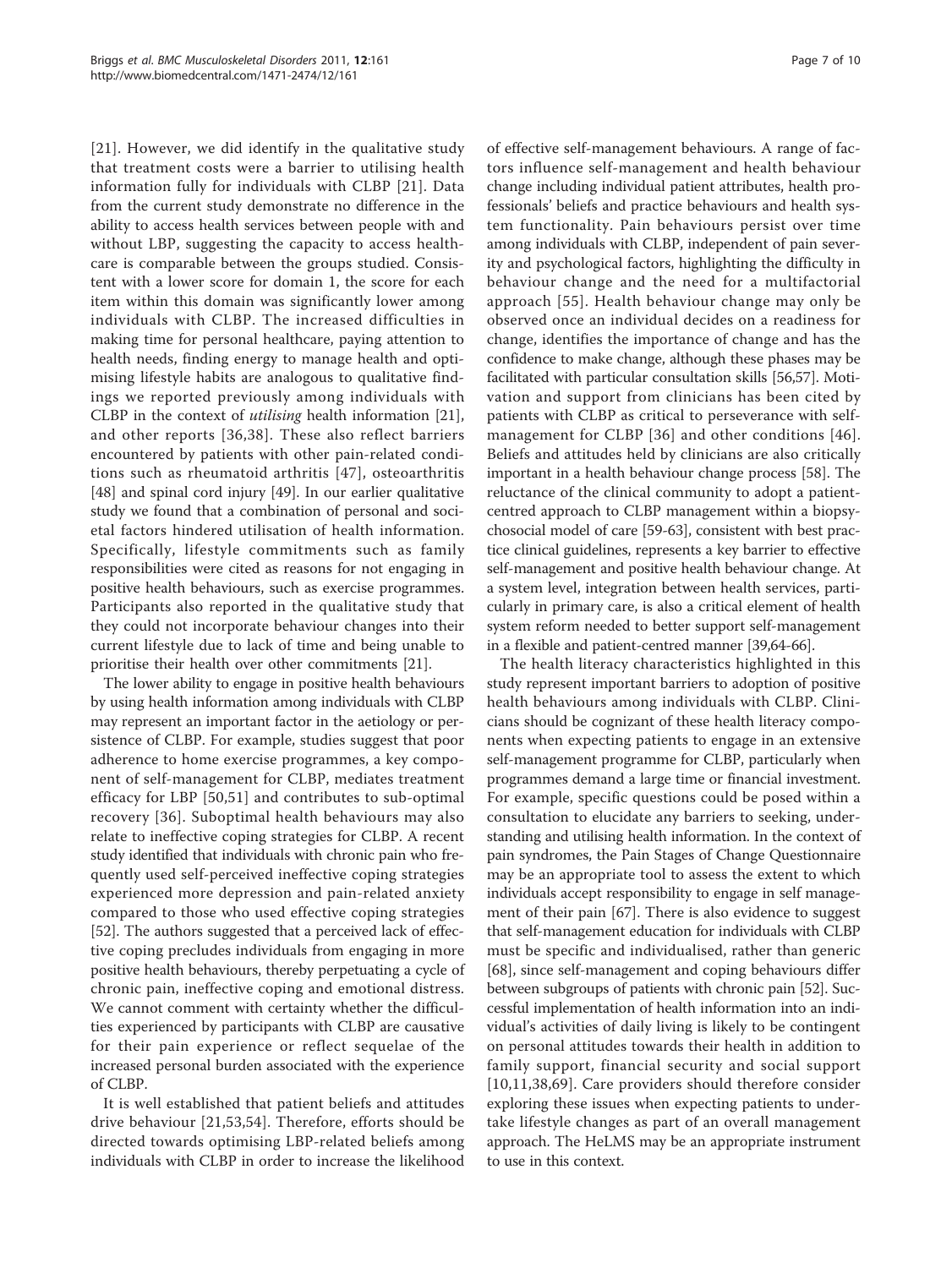<span id="page-8-0"></span>Despite the poorer back pain beliefs of the responding controls compared to the non-responding controls, significant differences in HeLMS scores were identified between the control and CLBP groups, which further supports the findings in this study. In the absence of a responder bias more differences between the groups may have been identified. We did not observe a difference in BBQ scores between back pain groups in this study. Whilst this is consistent with a recent study examining back pain beliefs in community-dwelling women [[70](#page-10-0)], it is contrary to population-based surveys [[71,72\]](#page-10-0). Recent data highlight that BBQ scores are influenced by level of pain, level of disability and impact of pain [[21](#page-9-0),[70](#page-10-0)], and these factors may account for the absence of a group difference in this study.

Although we have reported statistically significant differences in HeLMS scores between the groups, the clinical significance remains uncertain. Future studies should establish the minimum clinically important difference (MCID) for the HeLMS domains and items. This would need to be explored across a range of normative and clinical populations. Further, this is the first time the questionnaire has been used in this setting and therefore a web of evidence is required before its utility can be judged fully. That is, further cohorts should be assessed with the HeLMS in order to assess consistency in any findings and aid in their interpretation. Although the response rate of this study was good (64-72%), the results should be interpreted within the context of some limitations. First, the study is limited by its cross-sectional design and relatively small sample resulting in power to only identify large effects. Second, our study population may not have been a truly representative sample of the Australian adult general population. The JSHS purposely recruited participants from the same middle-class geographical area, thereby minimising variability in socioeconomic status, an important correlate of health literacy [[33\]](#page-9-0). Therefore, future studies should examine the potentially mediating influence of socioeconomic status on HeLMS scores. Third, all participants were middle-aged and utilised the internet at home, both factors associated with better functional health literacy scores compared with advanced age and lack of home internet access [[33\]](#page-9-0). These factors were inclusion criteria for the JSHS. Fourth, all participants in the study were Australian residents and therefore health literacy characteristics should be interpreted within the context of the Australian primary health care setting.

Future studies should prospectively examine the effect of health literacy on the experience of back pain and determine whether the nature and history of the back pain experience, for example the duration, severity and particular functional impairments are related to particular health literacy skills and impairments. Difficulties experienced by individuals in the areas health attitudes and using health information should also be examined from a health provider perspective.

#### Conclusions

There is no difference among individuals with CLBP and those without LBP among the majority of the broader elements of health literacy as measured by the HeLMS. However, adults with CLBP have greater difficulty in engaging in general positive health behaviours. This aspect of health literacy suggests that self-management support initiatives may benefit individuals with CLBP and this factor should be considered in clinical encounters.

#### Acknowledgements and Funding

The authors gratefully acknowledge Jason Chua, Deborah Metcalf and the Survey Research Centre (Edith Cowan University) for providing project support. Dr Andrew Briggs, Professor Rachelle Buchbinder, Professor Richard Osborne and Professor Leon Straker were supported by fellowships awarded by the Australian National Health and Medical Research Council (NHMRC). Funding for the JSHS was provided by strategic grants awarded by Curtin University and Edith Cowan University.

#### Author details

<sup>1</sup>School of Physiotherapy and Curtin Health Innovation Research Institute, Curtin University, Australia. <sup>2</sup> Monash Department of Clinical Epidemiology at Cabrini Hospital, School of Public Health and Preventive Medicine, Monash University, Australia. <sup>3</sup>Department of Sports Science and Physical Education, Chinese University of Hong Kong, Hong Kong. <sup>4</sup> School of Exercise, Biomedical and Health Sciences, Edith Cowan University, Australia. <sup>5</sup>Public Health Innovation, Deakin Population Health Strategic Research Centre, School of Health and Social Development, Deakin University, Australia.

#### Authors' contributions

ABr was responsible for conception and design of the study, procurement of funding, data collection, data analysis and preparation of the manuscript. JJ and RB contributed to the design of the study, data collection and preparation of the manuscript. PO, ABu and LS contributed to the design of the study, procurement of funds and preparation of the manuscript. RO contributed to the preparation of the manuscript. All authors read and approved the final manuscript.

#### Competing interests

The author(s) declare that they have no competing interests.

Received: 27 January 2011 Accepted: 15 July 2011 Published: 15 July 2011

#### References

- 1. Hoy D, March L, Brooks P, Woolf A, Blyth F, Vos T, Buchbinder R: [Measuring](http://www.ncbi.nlm.nih.gov/pubmed/20227638?dopt=Abstract) [the global burden of low back pain.](http://www.ncbi.nlm.nih.gov/pubmed/20227638?dopt=Abstract) Best Pract Res Clin Rheumatol 2010, 24:155-165.
- 2. Cassidy JD, Carroll LJ, Cote P: [The Saskatchewan Health and Back Pain](http://www.ncbi.nlm.nih.gov/pubmed/9762743?dopt=Abstract) [Survey: the prevalence of low back pain and related disability in](http://www.ncbi.nlm.nih.gov/pubmed/9762743?dopt=Abstract) [Saskatchewan adults.](http://www.ncbi.nlm.nih.gov/pubmed/9762743?dopt=Abstract) Spine 1998, 23:1860-1867.
- 3. Walker BF, Muller R, Grant WD: Low back pain in Australian adults. Prevalence and associated disability. J Manip Physiol Therap 2004, 27:238-244.
- 4. Linton SJ, Hellsing A, Hallden K: [A population-based study of spinal pain](http://www.ncbi.nlm.nih.gov/pubmed/9670397?dopt=Abstract) [among 35-45-year-old individuals: prevalence, sick leave, and health](http://www.ncbi.nlm.nih.gov/pubmed/9670397?dopt=Abstract) [care use.](http://www.ncbi.nlm.nih.gov/pubmed/9670397?dopt=Abstract) Spine 1998, 23:1457-1463.
- 5. Becker A, Held H, Redaelli M, Strauch K, Chenot JF, Leonhardt C, Keller S, Baum E, Pfingsten M, Hildebrandt J, et al: [Low back pain in primary care.](http://www.ncbi.nlm.nih.gov/pubmed/21374895?dopt=Abstract) [Costs of care and prediction of future health care utilization.](http://www.ncbi.nlm.nih.gov/pubmed/21374895?dopt=Abstract) Spine 2010, 35:1714-1720.
- 6. Martin BI, Deyo RA, Mirza SK, Turner JA, Comstock BA, Hollingworth W, Sullivan SD: [Expenditures and health status among adults with back and](http://www.ncbi.nlm.nih.gov/pubmed/18270354?dopt=Abstract) [neck problems.](http://www.ncbi.nlm.nih.gov/pubmed/18270354?dopt=Abstract) JAMA 2008, 299:656-664.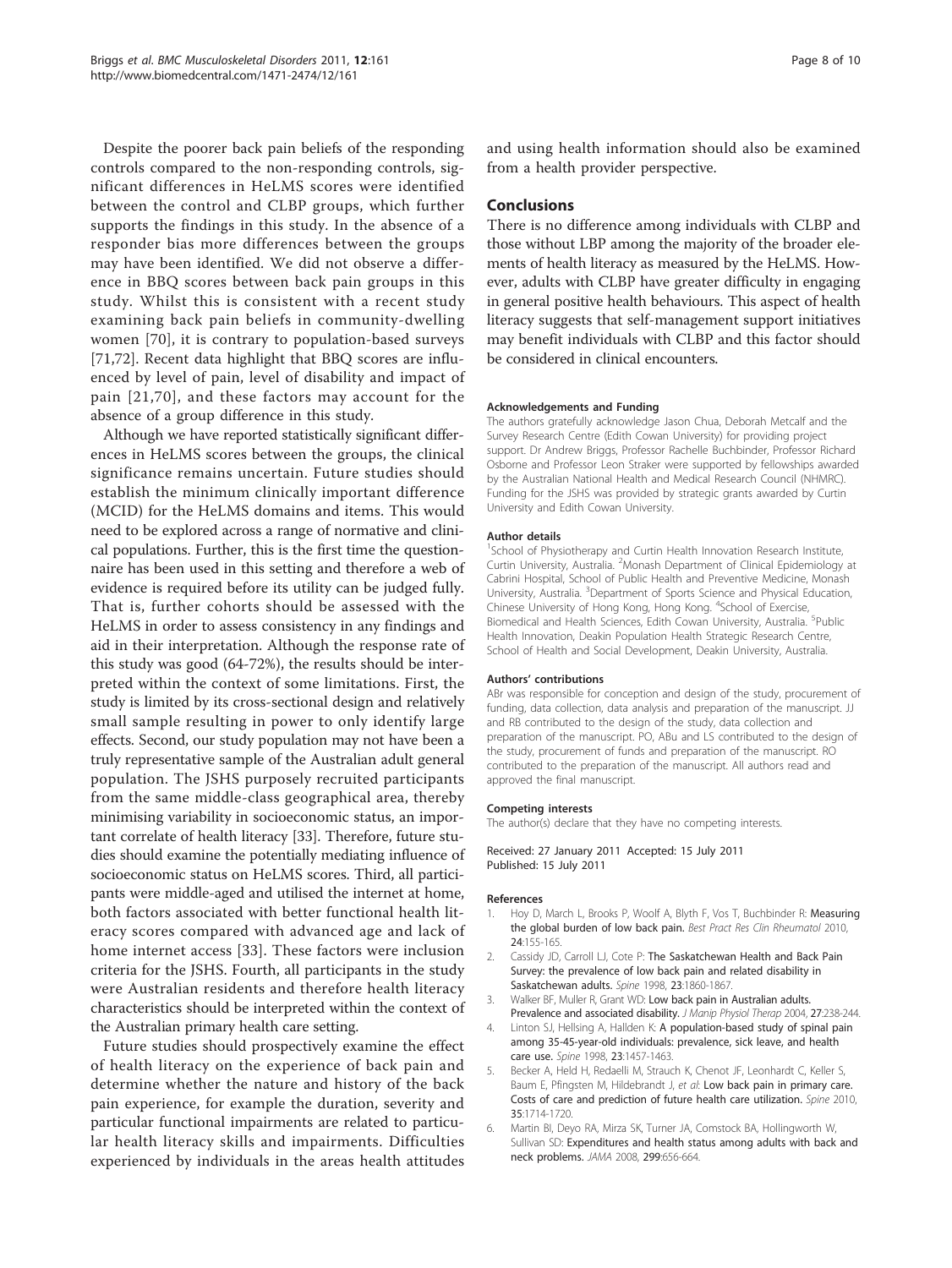- <span id="page-9-0"></span>7. Martin BI, Turner JA, Mirza SK, Lee MJ, Comstock BA, Deyo RA: [Trends in](http://www.ncbi.nlm.nih.gov/pubmed/19675510?dopt=Abstract) [health care expenditures, utilization, and health status among US adults](http://www.ncbi.nlm.nih.gov/pubmed/19675510?dopt=Abstract) [with spine problems, 1997-2006.](http://www.ncbi.nlm.nih.gov/pubmed/19675510?dopt=Abstract) Spine 2009, 34:2077-2084.
- 8. COST B13 Working Group on Guidelines for Chronic Low Back Pain: European Guidelines for the management of chronic non-specific low back pain. COST B13 2004.
- Chou R, Huffman LH: [Nonpharmacologic therapies for acute and chronic](http://www.ncbi.nlm.nih.gov/pubmed/17909210?dopt=Abstract) [low back pain: a review of the evidence for an American Pain Society/](http://www.ncbi.nlm.nih.gov/pubmed/17909210?dopt=Abstract) [American College of Physicians clinical practice guideline.](http://www.ncbi.nlm.nih.gov/pubmed/17909210?dopt=Abstract) Ann Intern Med 2007, 147:492-504.
- 10. Jordan JE, Briggs AM, Brand C, Osborne RH: [Enhancing patient](http://www.ncbi.nlm.nih.gov/pubmed/19143585?dopt=Abstract) [engagement in chronic disease self-management support initiatives in](http://www.ncbi.nlm.nih.gov/pubmed/19143585?dopt=Abstract) [Australia: The need for an integrated approach.](http://www.ncbi.nlm.nih.gov/pubmed/19143585?dopt=Abstract) Med J Aust 2008, 189: S9-S13.
- 11. Briggs AM, Jordan JE: [The importance of health literacy in physiotherapy](http://www.ncbi.nlm.nih.gov/pubmed/20795920?dopt=Abstract) [practice.](http://www.ncbi.nlm.nih.gov/pubmed/20795920?dopt=Abstract) J Physiother 2010, 56:149-151.
- 12. USA Department of Health and Human Services: Healthy People 2010: Understanding and Improving Health. Washington DC: US Government Printing Office; 2000.
- 13. Paasche-Orlow MK, Riekert KA, Bilderback A, Chanmugam A, Hill P, Rand CS, Brancati FL, Krishnan JA: [Tailored education may reduce health literacy](http://www.ncbi.nlm.nih.gov/pubmed/16081544?dopt=Abstract) [disparities in asthma self-management.](http://www.ncbi.nlm.nih.gov/pubmed/16081544?dopt=Abstract) Am J Respir Crit Care Med 2005, 172:980-986.
- 14. Williams MV, Baker DW, Honig EG, Lee TM, Nowlan A: [Inadequate literacy](http://www.ncbi.nlm.nih.gov/pubmed/9792569?dopt=Abstract) [is a barrier to asthma knowledge and self-care.](http://www.ncbi.nlm.nih.gov/pubmed/9792569?dopt=Abstract) Chest 1998, 114:1008-1015.
- 15. Williams MV, Baker DW, Parker RM, Nurss JR: [Relationship of functional](http://www.ncbi.nlm.nih.gov/pubmed/9448555?dopt=Abstract) health literacy to patients' [knowledge of their chronic disease. A study](http://www.ncbi.nlm.nih.gov/pubmed/9448555?dopt=Abstract) [of patients with hypertension and diabetes.](http://www.ncbi.nlm.nih.gov/pubmed/9448555?dopt=Abstract) Arch Intern Med 1998, 158:166-172.
- 16. Buchbinder R, Hall S, Youd JM: [Functional health literacy of patients with](http://www.ncbi.nlm.nih.gov/pubmed/16511936?dopt=Abstract) [rheumatoid arthritis attending a community-based rheumatology](http://www.ncbi.nlm.nih.gov/pubmed/16511936?dopt=Abstract) [practice.](http://www.ncbi.nlm.nih.gov/pubmed/16511936?dopt=Abstract) J Rheumatol 2006, 33:879-886.
- 17. Swearingen CJ, McCollum L, Daltroy LH, Pincus T, Dewalt DA, Davis TC: [Screening for low literacy in a rheumatology setting: more than 10% of](http://www.ncbi.nlm.nih.gov/pubmed/21085021?dopt=Abstract) [patients cannot read](http://www.ncbi.nlm.nih.gov/pubmed/21085021?dopt=Abstract) "cartilage," "diagnosis," "rheumatologist," or "[symptom](http://www.ncbi.nlm.nih.gov/pubmed/21085021?dopt=Abstract)". J Clin Rheumatol 2010, 16:359-364.
- 18. Gordon MM, Hampson R, Capell HA, Madhok R: Illiteracy in rheumatoid arthritis patients as determined by the Rapid Estimate of Adult Literacy in Medicine (REALM) score. Rheumatology (Oxford) 2002, 41:750-754.
- 19. Gazmararian JA, Baker DW, Williams MV, Parker RM, Scott TL, Green DC, Fehrenbach SN, Ren JL, Koplan JP: [Health literacy among Medicare](http://www.ncbi.nlm.nih.gov/pubmed/10022111?dopt=Abstract) [enrollees in a managed care organization.](http://www.ncbi.nlm.nih.gov/pubmed/10022111?dopt=Abstract) JAMA 1999, 281:545-551.
- 20. Williams MV, Parker RM, Baker DW, Parikh NS, Pitkin K, Coates WC, Nurss JR: [Inadequate functional health literacy among patients at two public](http://www.ncbi.nlm.nih.gov/pubmed/7474271?dopt=Abstract) [hospitals.](http://www.ncbi.nlm.nih.gov/pubmed/7474271?dopt=Abstract) JAMA 1995, 274:1677-1682.
- 21. Briggs AM, Jordan JE, Buchbinder R, Burnett AF, O'Sullivan PB, Chua JYY, Osborne RH, Straker LM: [Health literacy and beliefs among a community](http://www.ncbi.nlm.nih.gov/pubmed/20603025?dopt=Abstract) [cohort with and without chronic low back pain.](http://www.ncbi.nlm.nih.gov/pubmed/20603025?dopt=Abstract) Pain 2010, 150:275-283.
- 22. Baker DW, Williams MV, Parker RM, Gazmararian JA, Nuss J: Development of a brief test to measure functional health literacy. Patient Edu Couns 1999, 38:33-42.
- 23. Jordan J, Osborne RH, Buchbinder R: Critical appraisal of health literacy indices revealed variable underlying constructs, narrow content and psychometric weaknesses. J Clin Epi 2011, 64:366-79.
- 24. Jordan JF: Conceptualising and measuring health literacy from the patient perspective. University of Melbourne, Department of Medicine; 2009.
- 25. Baker DW, Parker RM, Williams MV, Pitkin K, Parikh NS, Coates W, Imara M: [The health care experience of patients with low literacy.](http://www.ncbi.nlm.nih.gov/pubmed/8640322?dopt=Abstract) Arch Fam Med 1996, 5:329-334.
- 26. Jordan J, Buchbinder R, Osborne RH: [Conceptualising health literacy from](http://www.ncbi.nlm.nih.gov/pubmed/19896320?dopt=Abstract) [the patient perspective.](http://www.ncbi.nlm.nih.gov/pubmed/19896320?dopt=Abstract) Patient Educ Couns 2010, 79:36-42.
- 27. Kuorinka I, Jonsson B, Kilbom A, Vinterverg H, Biering-Sorensen F, Andersson G, Jorgensen K: [Standardised Nordic questionnaires for the](http://www.ncbi.nlm.nih.gov/pubmed/15676628?dopt=Abstract) [analysis of musculoskeletal symptoms.](http://www.ncbi.nlm.nih.gov/pubmed/15676628?dopt=Abstract) Appl Ergon 1987, 18:233-237.
- 28. Jensen MP, Turner JA, Romano JM, Fisher LD: [Comparative reliability and](http://www.ncbi.nlm.nih.gov/pubmed/10534586?dopt=Abstract) [validity of chronic pain intensity measures.](http://www.ncbi.nlm.nih.gov/pubmed/10534586?dopt=Abstract) Pain 1999, 83:157-162.
- 29. Fairbank JCT, Pynsent PB: [The Oswestry Disability Index.](http://www.ncbi.nlm.nih.gov/pubmed/11074683?dopt=Abstract) Spine 2000, 25:2940-2953.
- 30. Waddell G, Newton M, Henderson I, SOmmerville D, Main CJ: [A Fear-](http://www.ncbi.nlm.nih.gov/pubmed/8455963?dopt=Abstract)[Avoidance Beliefs Questionnaire \(FABQ\) and the role of fear-avoidance](http://www.ncbi.nlm.nih.gov/pubmed/8455963?dopt=Abstract) [beliefs in chronic low back pain and disability.](http://www.ncbi.nlm.nih.gov/pubmed/8455963?dopt=Abstract) Pain 1993, 52:157-168.
- 31. Symonds TL, Burton AK, Tillotson KM, Main CJ: [Absence resulting from low](http://www.ncbi.nlm.nih.gov/pubmed/8747253?dopt=Abstract) [back trouble can be reduced by psychosocial intervention at the work](http://www.ncbi.nlm.nih.gov/pubmed/8747253?dopt=Abstract) [place.](http://www.ncbi.nlm.nih.gov/pubmed/8747253?dopt=Abstract) Spine 1995, 20:2738-2745.
- 32. Rosensteil AK, Keefe FJ: [The use of coping strategies in chronic low back](http://www.ncbi.nlm.nih.gov/pubmed/6226916?dopt=Abstract) [pain patients: Relationship to patient characteristics and current](http://www.ncbi.nlm.nih.gov/pubmed/6226916?dopt=Abstract) [adjustment.](http://www.ncbi.nlm.nih.gov/pubmed/6226916?dopt=Abstract) Pain 1983, 17:33-44.
- 33. Barber MN, Staples M, Osborne RH, Clerehan R, Elder C, Buchbinder R: [Up](http://www.ncbi.nlm.nih.gov/pubmed/19531559?dopt=Abstract) [to a quarter of the Australian population may have suboptimal health](http://www.ncbi.nlm.nih.gov/pubmed/19531559?dopt=Abstract) [literacy depending upon the measurement tool: results from a](http://www.ncbi.nlm.nih.gov/pubmed/19531559?dopt=Abstract) [population-based survey.](http://www.ncbi.nlm.nih.gov/pubmed/19531559?dopt=Abstract) Health Promot Int 2009, 24:252-261.
- Gausman Benson J, Forman WB: [Comprehension of written health care](http://www.ncbi.nlm.nih.gov/pubmed/11867931?dopt=Abstract) [information in an affluent geriatric retirement community: use of the](http://www.ncbi.nlm.nih.gov/pubmed/11867931?dopt=Abstract) [Test of Functional Health Literacy.](http://www.ncbi.nlm.nih.gov/pubmed/11867931?dopt=Abstract) Gerontology 2002, 48:93-97.
- 35. Kickbusch IS: [Health literacy: addressing the health and education divide.](http://www.ncbi.nlm.nih.gov/pubmed/11509466?dopt=Abstract) Health Promot Int 2001, 16:289-297.
- 36. Liddle SD, Baxter GD, Gracey JH: [Chronic low back pain: Patients](http://www.ncbi.nlm.nih.gov/pubmed/17852259?dopt=Abstract)' [experiences, opinions and expectations for clinical management.](http://www.ncbi.nlm.nih.gov/pubmed/17852259?dopt=Abstract) Disabil Rehabil 2007, 29:1899-1909.
- 37. Slade SC, Molloy E, Keating JL: People with non-specific chronic low back pain who have participated in exercise programs have preferences about exercise: A qualitative study. Aust J Physiotherapy 2009, 55:115-121.
- 38. Escolar-Reina P, Medina-Mirapeix F, Gascon-Canovas JJ, Montilla-Herrador J, Jimeno-Serrano FJ, Sousa SLD, del Bano-Aledo ME, Lomas-Vega R: How do care-provider and home exercise program characteristics affect patient adherence in chronic neck and back pain: a qualitative study. BMC Health Serv Res 2010, 10.
- 39. Australian Government National Health and Hospitals Reform Commission: A Healthier Future for all Australians. Final Report of the National Health and Hospitals Reform Commission. Canberra: Commonwealth of Australia; 2009.
- 40. Hadjistavropoulos H, Shymkiw J: [Predicting readiness to self-manage pain.](http://www.ncbi.nlm.nih.gov/pubmed/17314586?dopt=Abstract) Clin J Pain 2007, 23:259-266.
- 41. National Health Priority Action Council (NHPAC): National Chronic Disease Strategy. Canberra: Australian Government Department of Health and Ageing; 2006.
- 42. Department of Health Western Australia: Spinal pain model of care. Perth: Health Networks Branch, Department of Health, Western Australia; 2009.
- 43. Australian and New Zealand College of Anaesthetists: National Pain Strategy. Melbourne: Faculty of Pain Medicine; 2010.
- 44. Warsi A, Wang PS, LaValley MP, Avorn J, Solomon DH: [Self-management](http://www.ncbi.nlm.nih.gov/pubmed/15302634?dopt=Abstract) [education programs in chronic disease - A systematic review and](http://www.ncbi.nlm.nih.gov/pubmed/15302634?dopt=Abstract) [methodological critique of the literature.](http://www.ncbi.nlm.nih.gov/pubmed/15302634?dopt=Abstract) Arch Intern Med 2004, 164:1641-1649.
- 45. Newman S, Steed L, Mulligan K: [Self-management interventions for](http://www.ncbi.nlm.nih.gov/pubmed/15500899?dopt=Abstract) [chronic illness.](http://www.ncbi.nlm.nih.gov/pubmed/15500899?dopt=Abstract) Lancet 2004, 364:1523-1537.
- 46. McLean SM, Burton M, Bradley L, Littlewood C: [Interventions for](http://www.ncbi.nlm.nih.gov/pubmed/20630793?dopt=Abstract) [enhancing adherence with physiotherapy: A systematic review.](http://www.ncbi.nlm.nih.gov/pubmed/20630793?dopt=Abstract) Man Ther 2010, 15:514-521.
- 47. Bode C, Taal E, Emons PAA, Galetzka M, Rasker JJ, Van de Laar M: [Limited](http://www.ncbi.nlm.nih.gov/pubmed/18636308?dopt=Abstract) [results of group self-management education for rheumatoid arthritis](http://www.ncbi.nlm.nih.gov/pubmed/18636308?dopt=Abstract) [patients and their partners: explanations from the patient perspective.](http://www.ncbi.nlm.nih.gov/pubmed/18636308?dopt=Abstract) Clin Rheumatol 2008, 27:1523-1528.
- 48. Hendry M, Williams NH, Markland D, Wilkinson C, Maddison P: [Why should](http://www.ncbi.nlm.nih.gov/pubmed/16731544?dopt=Abstract) [we exercise when our knees hurt? A qualitative study of primary care](http://www.ncbi.nlm.nih.gov/pubmed/16731544?dopt=Abstract) [patients with osteoarthritis of the knee.](http://www.ncbi.nlm.nih.gov/pubmed/16731544?dopt=Abstract) Family Practice 2006, 23:558-567.
- Molton IR, Jensen MP, Nielson W, Cardenas D, Ehde DM: [A preliminary](http://www.ncbi.nlm.nih.gov/pubmed/18359668?dopt=Abstract) [evaluation of the motivational model of pain self-management in](http://www.ncbi.nlm.nih.gov/pubmed/18359668?dopt=Abstract) [persons with spinal cord injury-related pain.](http://www.ncbi.nlm.nih.gov/pubmed/18359668?dopt=Abstract) J Pain 2008, 9:606-612.
- 50. Hayden JA, van Tulder MW, Malmivaara A, Koes BW: Exercise therapy for treatment of non-specific low back pain. Cochrane Database of Systematic Reviews 2005, CD0004250.
- 51. Kolt GS, McEvoy JF: [Adherence to rehabilitation in patients with low back](http://www.ncbi.nlm.nih.gov/pubmed/12890439?dopt=Abstract) [pain.](http://www.ncbi.nlm.nih.gov/pubmed/12890439?dopt=Abstract) Man Ther 2003, 8:110-116.
- 52. Roditi D, Waxenberg L, Robinson ME: [Frequency and perceived](http://www.ncbi.nlm.nih.gov/pubmed/20862787?dopt=Abstract) [effectiveness of coping define important subgroups of patients with](http://www.ncbi.nlm.nih.gov/pubmed/20862787?dopt=Abstract) [chronic pain.](http://www.ncbi.nlm.nih.gov/pubmed/20862787?dopt=Abstract) Clin J Pain 2010, 26:677-682.
- 53. Williams DA, Keefe FJ: [Pain beliefs and the use of cognitive-behavioral](http://www.ncbi.nlm.nih.gov/pubmed/1749641?dopt=Abstract) [coping strategies.](http://www.ncbi.nlm.nih.gov/pubmed/1749641?dopt=Abstract) Pain 1991, 46:185-190.